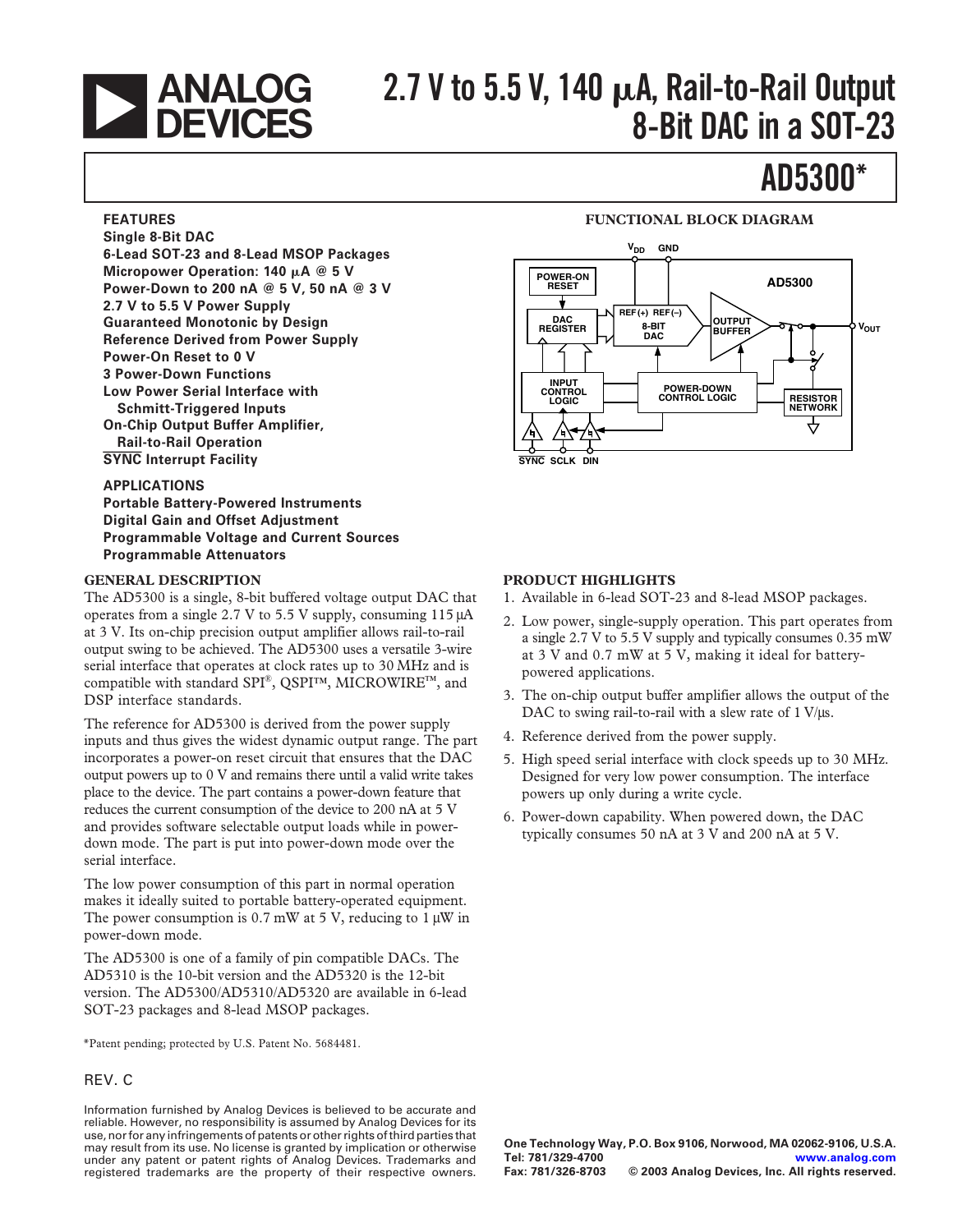## $\mathbf{A}\mathbf{D}5300- \mathbf{SPEC}$  **IFICATIONS**  $\frac{\mathsf{(V_{DD}}=2.7~\mathsf{V}~\mathsf{to}~5.5~\mathsf{V};~\mathsf{R}_\mathsf{L}=2~\mathsf{k}\Omega~\mathsf{to}~\mathsf{GND};~\mathsf{C}_\mathsf{L}=500~\mathsf{pF}~\mathsf{to}~\mathsf{GND};~\mathsf{all}~\mathsf{specifications}}$ **TMIN to TMAX, unless otherwise noted.)**

|                                                                                                                                                                                                                                                                                                                                                                                                                                                                         | <b>B</b> Version <sup>1</sup> |                                                                                       |                                                                                 |                                                                                                                  |                                                                                                                                                                                                                                                                                                                                                                    |  |
|-------------------------------------------------------------------------------------------------------------------------------------------------------------------------------------------------------------------------------------------------------------------------------------------------------------------------------------------------------------------------------------------------------------------------------------------------------------------------|-------------------------------|---------------------------------------------------------------------------------------|---------------------------------------------------------------------------------|------------------------------------------------------------------------------------------------------------------|--------------------------------------------------------------------------------------------------------------------------------------------------------------------------------------------------------------------------------------------------------------------------------------------------------------------------------------------------------------------|--|
| Parameter                                                                                                                                                                                                                                                                                                                                                                                                                                                               | Min                           | Typ                                                                                   | Max                                                                             | Unit                                                                                                             | <b>Conditions/Comments</b>                                                                                                                                                                                                                                                                                                                                         |  |
| STATIC PERFORMANCE <sup>2</sup><br>Resolution<br>Relative Accuracy<br>Differential Nonlinearity<br>Zero-Code Error<br>Full-Scale Error<br>Gain Error<br>Zero-Code Error Drift<br>Gain Temperature Coefficient                                                                                                                                                                                                                                                           | 8                             | $+0.5$<br>$-0.5$<br>$-20$<br>$-5$                                                     | $\pm 1$<br>±0.25<br>$+3.5$<br>$-3.5$<br>±1.25                                   | <b>Bits</b><br><b>LSB</b><br><b>LSB</b><br><b>LSB</b><br><b>LSB</b><br>% of FSR<br>$\mu$ V/°C<br>ppm of FSR/°C   | See Figure 2.<br>Guaranteed Monotonic by Design. See Figure 3.<br>All Zeros Loaded to DAC Register. See Figure 6.<br>All Ones Loaded to DAC Register. See Figure 6.                                                                                                                                                                                                |  |
| OUTPUT CHARACTERISTICS <sup>3</sup><br>Output Voltage Range<br>Output Voltage Settling Time<br><b>Slew Rate</b><br>Capacitive Load Stability<br>Digital-to-Analog Glitch Impulse<br>Digital Feedthrough<br>DC Output Impedance<br><b>Short-Circuit Current</b><br>Power-Up Time                                                                                                                                                                                         | $\mathbf{0}$                  | 4<br>$\mathbf{1}$<br>470<br>1000<br>20<br>0.5<br>$\mathbf{1}$<br>50<br>20<br>2.5<br>5 | $\rm V_{DD}$<br>6                                                               | $\ensuremath{\mathbf{V}}$<br>μs<br>$V/\mu s$<br>pF<br>pF<br>$nV-s$<br>$nV-s$<br>$\Omega$<br>mA<br>mA<br>μs<br>μs | 1/4 Scale to 3/4 Scale Change (40 Hex to C0 Hex).<br>$R_L = 2 k\Omega$ ; 0 pF < C <sub>L</sub> < 500 pF. See Figure 16.<br>$R_L = \infty$ .<br>$R_L = 2 k\Omega$ .<br>1 LSB Change Around Major Carry. See Figure 19.<br>$V_{DD} = 5 V$ .<br>$V_{DD}$ = 3 V.<br>Coming Out of Power-Down Mode. $V_{DD} = 5 V$ .<br>Coming Out of Power-Down Mode. $V_{DD} = 3 V$ . |  |
| LOGIC INPUTS <sup>3</sup><br><b>Input Current</b><br>V <sub>INL</sub> , Input Low Voltage<br>V <sub>INL</sub> , Input Low Voltage<br>V <sub>INH</sub> , Input High Voltage<br>V <sub>INH</sub> , Input High Voltage<br>Pin Capacitance<br>POWER REQUIREMENTS<br>$V_{DD}$<br>I <sub>DD</sub> (Normal Mode)<br>$V_{DD}$ = 4.5 V to 5.5 V<br>$V_{DD}$ = 2.7 V to 3.6 V<br>I <sub>DD</sub> (All Power-Down Modes)<br>$V_{DD}$ = 4.5 V to 5.5 V<br>$V_{DD}$ = 2.7 V to 3.6 V | 2.4<br>2.1<br>2.7             | 140<br>115<br>0.2<br>0.05                                                             | $\pm 1$<br>0.8<br>0.6<br>3<br>5.5<br>250<br>200<br>$\mathbf{1}$<br>$\mathbf{1}$ | μA<br>V<br>V<br>$\ensuremath{\mathbf{V}}$<br>V<br>pF<br>V<br>μA<br>μA<br>μA<br>μA                                | $V_{DD} = 5 V$ .<br>$V_{DD}$ = 3 V.<br>$V_{DD} = 5 V$ .<br>$V_{DD}$ = 3 V.<br>DAC Active and Excluding Load Current.<br>$V_{IH}$ = $V_{DD}$ and $V_{IL}$ = GND.<br>$V_{IH}$ = $V_{DD}$ and $V_{IL}$ = GND.<br>$V_{IH} = V_{DD}$ and $V_{IL} = GND$ .<br>$V_{IH}$ = $V_{DD}$ and $V_{IL}$ = GND.                                                                    |  |
| POWER EFFICIENCY<br>$I_{\text{OUT}}/I_{\text{DD}}$                                                                                                                                                                                                                                                                                                                                                                                                                      |                               | 93                                                                                    |                                                                                 | $\%$                                                                                                             | $I_{\text{LOAD}} = 2 \text{ mA}$ . $V_{\text{DD}} = 5 \text{ V}$ .                                                                                                                                                                                                                                                                                                 |  |

NOTES

<sup>1</sup>Temperature range as follows: B Version:  $-40^{\circ}$ C to  $+105^{\circ}$ C.

<sup>2</sup>Linearity calculated using a reduced code range of 4 to 251. Output unloaded.

<sup>3</sup>Guaranteed by design and characterization, not production tested.

Specifications subject to change without notice.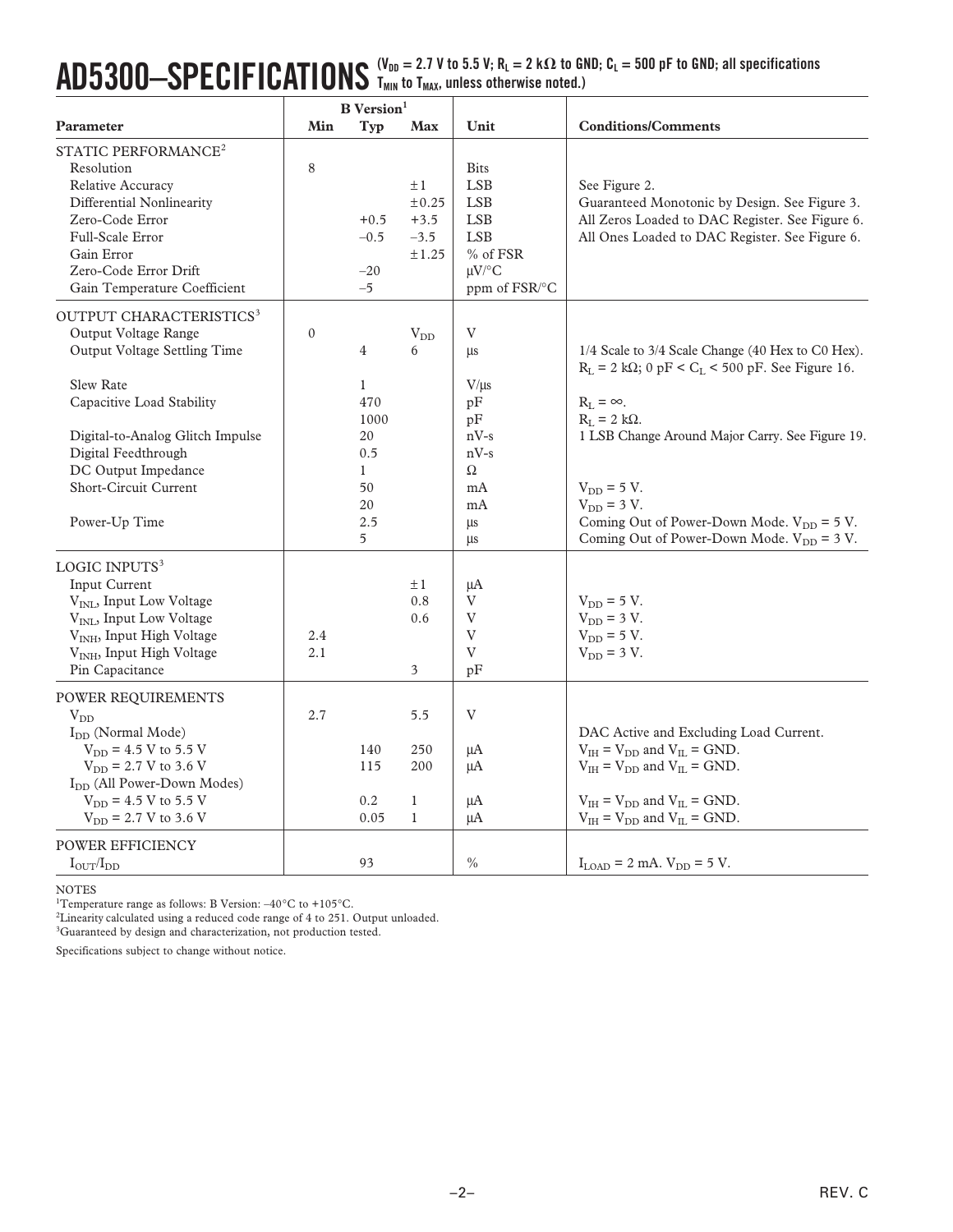## $\bf{TIMING}$   $\bf{CHARACTERISTICS}^{1, 2}$  (V<sub>DD</sub> = 2.7 V to 5.5 V; all specifications T<sub>MIN</sub> to T<sub>MAX</sub>, unless otherwise noted.)

|                |                           | Limit at $T_{MIN}$ , $T_{MAX}$ |        |                                             |
|----------------|---------------------------|--------------------------------|--------|---------------------------------------------|
| Parameter      | $V_{DD}$ = 2.7 V to 3.6 V | $V_{DD}$ = 3.6 V to 5.5 V      | Unit   | <b>Conditions/Comments</b>                  |
| $t_1^3$        | 50                        | 33                             | ns min | <b>SCLK Cycle Time</b>                      |
| $t_2$          | 13                        | 13                             | ns min | <b>SCLK High Time</b>                       |
| $t_3$          | 22.5                      | 13                             | ns min | <b>SCLK Low Time</b>                        |
| $t_4$          | 13                        | 13                             | ns min | <b>SYNC</b> to SCLK Falling Edge Setup Time |
| t <sub>5</sub> |                           |                                | ns min | Data Setup Time                             |
| $t_6$          | 4.5                       | 4.5                            | ns min | Data Hold Time                              |
| $t_7$          |                           |                                | ns min | SCLK Falling Edge to SYNC Rising Edge       |
| $t_{8}$        | 50                        | 33                             | ns min | Minimum SYNC High Time                      |

NOTES

<sup>1</sup>All input signals are specified with tr = tf = 5 ns (10% to 90% of V<sub>DD</sub>) and timed from a voltage level of  $(V_{\rm IL} + V_{\rm IH})/2$ .

<sup>2</sup>See Figure 1. <sup>3</sup>Maximum SCLK frequency is 30 MHz at V<sub>DD</sub> = 3.6 V to 5.5 V and 20 MHz at V<sub>DD</sub> = 2.7 V to 3.6 V.

Specifications subject to change without notice.



Figure 1. Serial Write Operation

## **ABSOLUTE MAXIMUM RATINGS\***

 $(T_A = 25\degree C$ , unless otherwise noted.)

\*Stresses above those listed under Absolute Maximum Ratings may cause permanent damage to the device. This is a stress rating only; functional operation of the device at these or any other conditions above those listed in the operational sections of this specification is not implied. Exposure to absolute maximum rating conditions for extended periods may affect device reliability.

### **ORDERING GUIDE**

| Model                          | Temperature<br>Range                | <b>Branding</b> Option <sup>1</sup> | Package    |
|--------------------------------|-------------------------------------|-------------------------------------|------------|
| AD5300CHIPS                    |                                     |                                     | <b>DIE</b> |
| AD5300BRT-500RL7               | $-40^{\circ}$ C to $+105^{\circ}$ C | D2B                                 | $RT-6$     |
| AD5300BRT-REEL                 | $-40^{\circ}$ C to $+105^{\circ}$ C | D2R                                 | $RT-6$     |
| AD5300BRT-REEL7                | $-40^{\circ}$ C to $+105^{\circ}$ C | D2R                                 | $RT-6$     |
| AD5300BRTZ-500RL7 <sup>2</sup> | $-40^{\circ}$ C to $+105^{\circ}$ C | D2R                                 | $RT-6$     |
| $AD5300BRTZ-REEL2$             | $-40^{\circ}$ C to $+105^{\circ}$ C | D2R                                 | $RT-6$     |
| AD5300BRTZ-REEL7 <sup>2</sup>  | $-40^{\circ}$ C to $+105^{\circ}$ C | D2R                                 | $RT-6$     |
| AD5300BRM                      | $-40^{\circ}$ C to $+105^{\circ}$ C | D2R                                 | $RM-8$     |
| AD5300BRM-REEL                 | $-40^{\circ}$ C to $+105^{\circ}$ C | D2B                                 | $RM-8$     |
| AD5300BRM-REEL7                | $-40^{\circ}$ C to $+105^{\circ}$ C | D2B                                 | $RM-8$     |

NOTES  ${}^{1}RT =$  SOT-23; RM = MSOP.  ${}^{2}Z$  = Pb-free part.

#### **CAUTION**

ESD (electrostatic discharge) sensitive device. Electrostatic charges as high as 4000 V readily accumulate on the human body and test equipment and can discharge without detection. Although the AD5300 features proprietary ESD protection circuitry, permanent damage may occur on devices subjected to high energy electrostatic discharges. Therefore, proper ESD precautions are recommended to avoid performance degradation or loss of functionality.

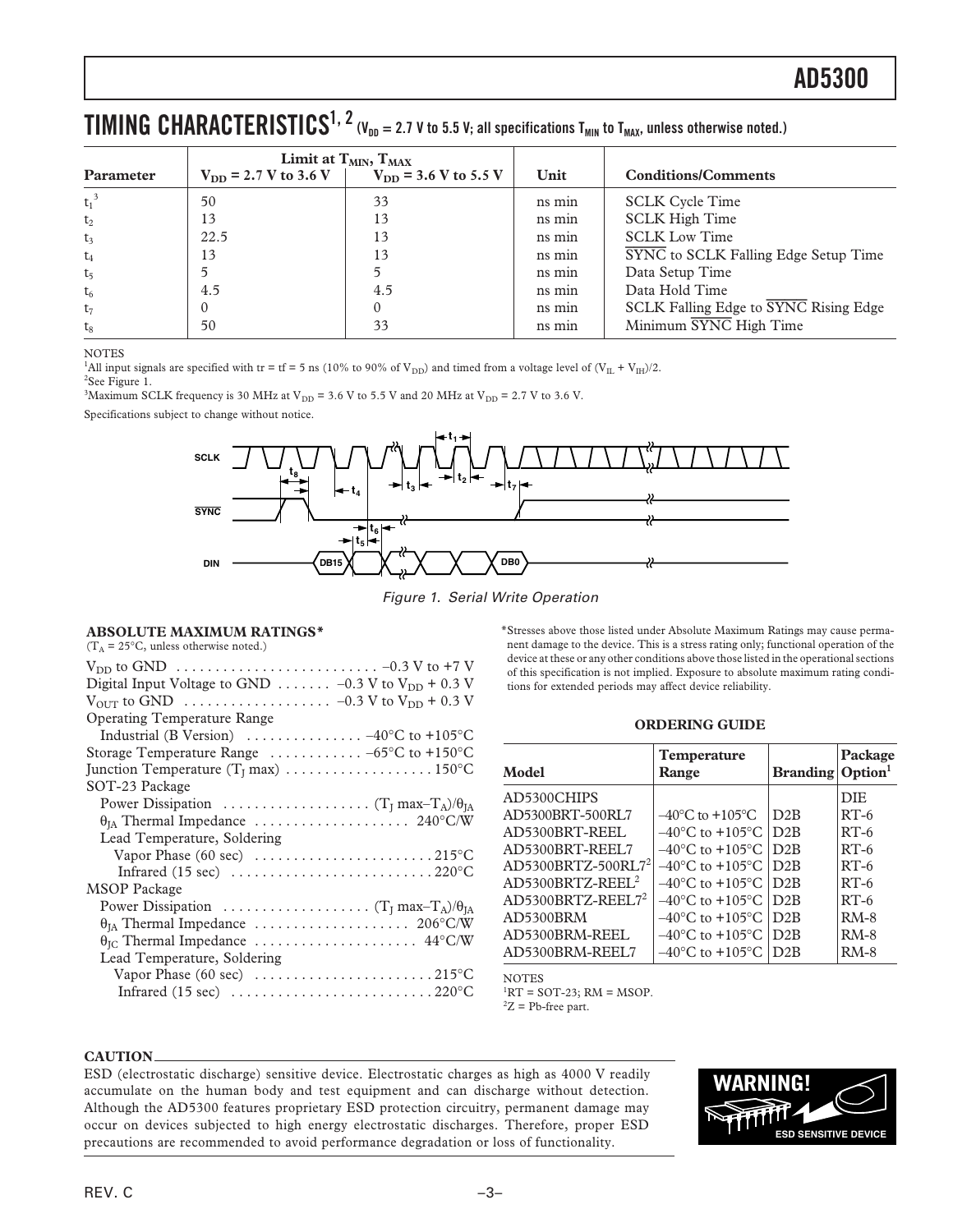## **PIN CONFIGURATIONS**



## **PIN FUNCTION DESCRIPTIONS**

| $SOT-23$<br>Pin No. | <b>MSOP</b><br>Pin No. | <b>Mnemonic</b> | <b>Function</b>                                                                                                                                                                                                                                                                                                                                                                                                                                                                                       |
|---------------------|------------------------|-----------------|-------------------------------------------------------------------------------------------------------------------------------------------------------------------------------------------------------------------------------------------------------------------------------------------------------------------------------------------------------------------------------------------------------------------------------------------------------------------------------------------------------|
| 1                   | 4                      | $V_{OUT}$       | Analog Output Voltage from DAC. The output amplifier has rail-to-rail operation.                                                                                                                                                                                                                                                                                                                                                                                                                      |
| 2                   | 8                      | <b>GND</b>      | Ground Reference Point for All Circuitry on the Part.                                                                                                                                                                                                                                                                                                                                                                                                                                                 |
| 3                   |                        | $V_{DD}$        | Power Supply Input. These parts can be operated from 2.5 V to 5.5 V, and $V_{DD}$ should be decoupled<br>to GND.                                                                                                                                                                                                                                                                                                                                                                                      |
| $\overline{4}$      |                        | <b>DIN</b>      | Serial Data Input. This device has a 16-bit shift register. Data is clocked into the register on the<br>falling edge of the serial clock input.                                                                                                                                                                                                                                                                                                                                                       |
| $\overline{5}$      | 6                      | <b>SCLK</b>     | Serial Clock Input. Data is clocked into the input shift register on the falling edge of the serial<br>clock input. Data can be transferred at rates up to 30 MHz.                                                                                                                                                                                                                                                                                                                                    |
| 6                   | 5                      | <b>SYNC</b>     | Level Triggered Control Input (Active Low). This is the frame synchronization signal for the<br>input data. When SYNC goes low, it enables the input shift register and data is transferred in on the<br>falling edges of the following clocks. The DAC is updated following the 16th clock cycle, unless<br>$\overline{\text{SYNC}}$ is taken high before this edge, in which case the rising edge of $\overline{\text{SYNC}}$ acts as an interrupt and<br>the write sequence is ignored by the DAC. |
| NC                  | 2, 3                   | NC              | No Connect.                                                                                                                                                                                                                                                                                                                                                                                                                                                                                           |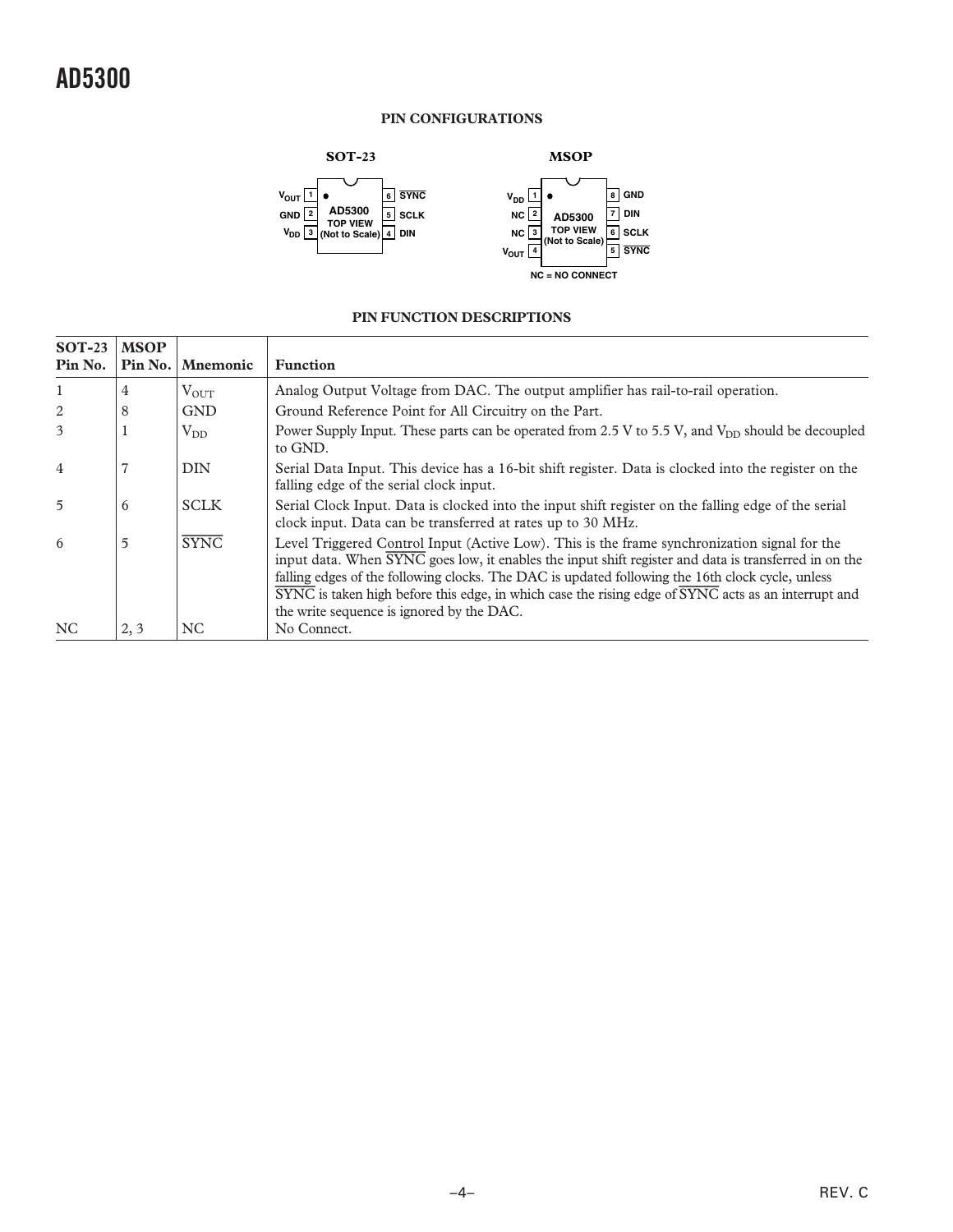## **TERMINOLOGY**

## **Relative Accuracy**

For the DAC, relative accuracy or integral nonlinearity (INL) is a measure of the maximum deviation, in LSBs, from a straight line passing through the endpoints of the DAC transfer function. A typical INL vs. code plot can be seen in Figure 2.

## **Differential Nonlinearity**

Differential nonlinearity (DNL) is the difference between the measured change and the ideal 1 LSB change between any two adjacent codes. A specified differential nonlinearity of  $\pm 1$  LSB maximum ensures monotonicity. This DAC is guaranteed monotonic by design. A typical DNL vs. code plot can be seen in Figure 3.

### **Zero-Code Error**

Zero-code error is a measure of the output error when zero code (00 Hex) is loaded to the DAC register. Ideally, the output should be 0 V. The zero-code error is always positive in the AD5300 because the output of the DAC cannot go below 0 V. This is due to a combination of the offset errors in the DAC and output amplifier. Zero-code error is expressed in LSBs. A plot of zero-code error vs. temperature can be seen in Figure 6.

## **Full-Scale Error**

Full-scale error is a measure of the output error when fullscale code (FF Hex) is loaded to the DAC register. Ideally, the output should be  $V_{DD}$  – 1 LSB. Full-scale error is expressed in LSBs. A plot of full-scale error vs. temperature can be seen in Figure 6.

### **Gain Error**

This is a measure of the span error of the DAC. It is the deviation in slope of the DAC transfer characteristic from ideal expressed as a percent of the full-scale range.

#### **Total Unadjusted Error**

Total unadjusted error (TUE) is a measure of the output error taking into account all the various errors. A typical TUE vs. code plot can be seen in Figure 4.

### **Zero-Code Error Drift**

This is a measure of the change in zero-code error with a change in temperature. It is expressed in  $\mu$ V/°C.

## **Gain Error Drift**

This is a measure of the change in gain error with changes in temperature. It is expressed in (ppm of full-scale range)/°C.

## **Digital-to-Analog Glitch Impulse**

Digital-to-analog glitch impulse is the impulse injected into the analog output when the input code in the DAC register changes state. It is normally specified as the area of the glitch in nV-secs and is measured when the digital input code is changed by 1 LSB at the major carry transition (7F Hex to 80 Hex). See Figure 19.

### **Digital Feedthrough**

Digital feedthrough is a measure of the impulse injected into the analog output of the DAC from the digital inputs of the DAC but is measured when the DAC output is not updated. It is specified in nV-secs and is measured with a full-scale code change on the data bus, i.e., from all 0s to all 1s, and vice versa.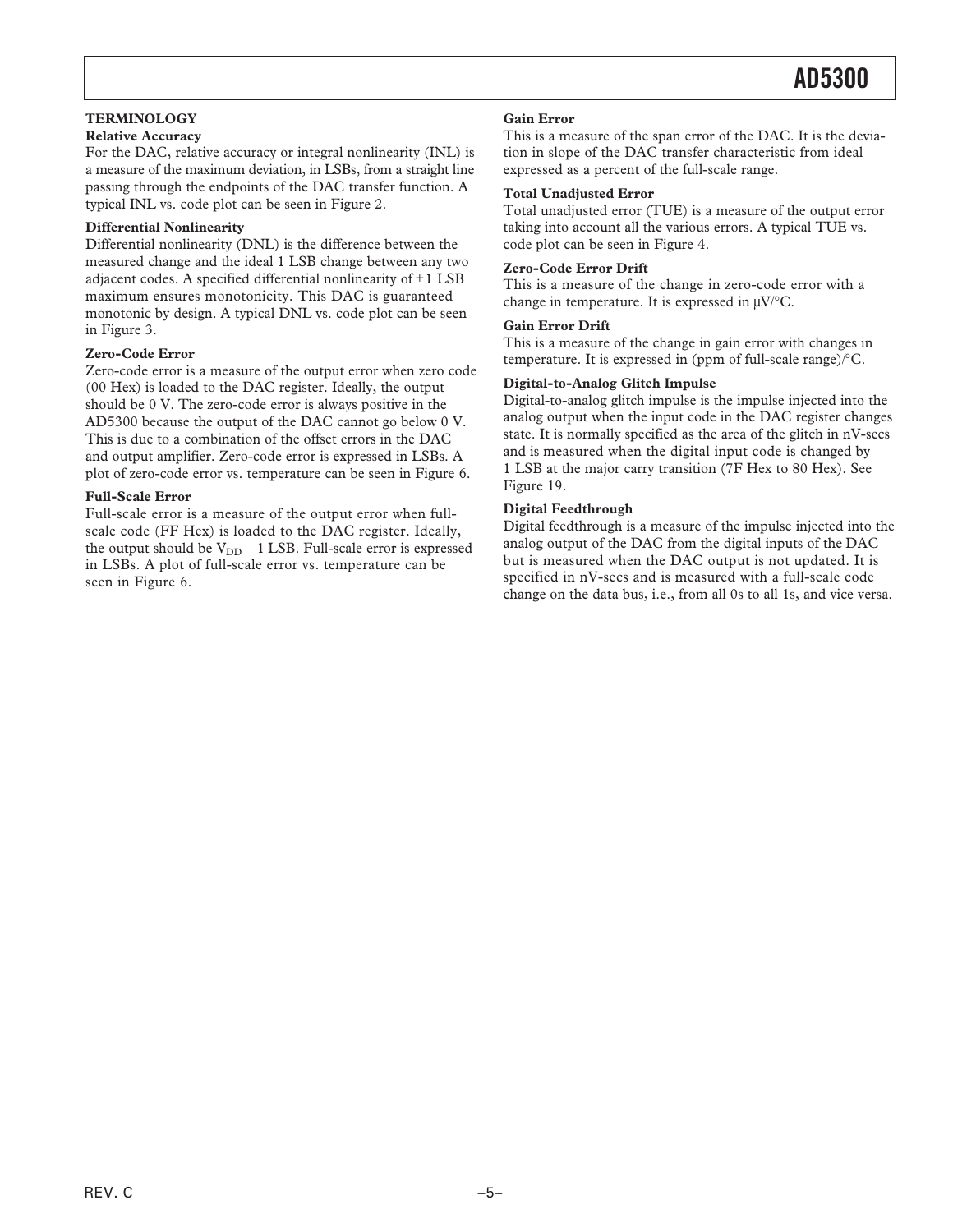# **AD5300–Typical Performance Characteristics**



Figure 2. Typical INL Plot



Figure 3. Typical DNL Plot



Figure 4. Typical Total Unadjusted Error Plot



Figure 5. INL Error and DNL Error vs. Temperature



Figure 8. Source and Sink Current Capability with  $V_{DD} = 3$  V



Figure 6. Zero-Scale Error and Full-Scale Error vs. Temperature



Figure 9. Source and Sink Current Capability with  $V_{DD} = 5 V$ 



Figure 7.  $I_{DD}$  Histogram with  $V_{DD}$  = 3 V and  $V_{DD}$  = 5 V



Figure 10. Supply Current vs. Code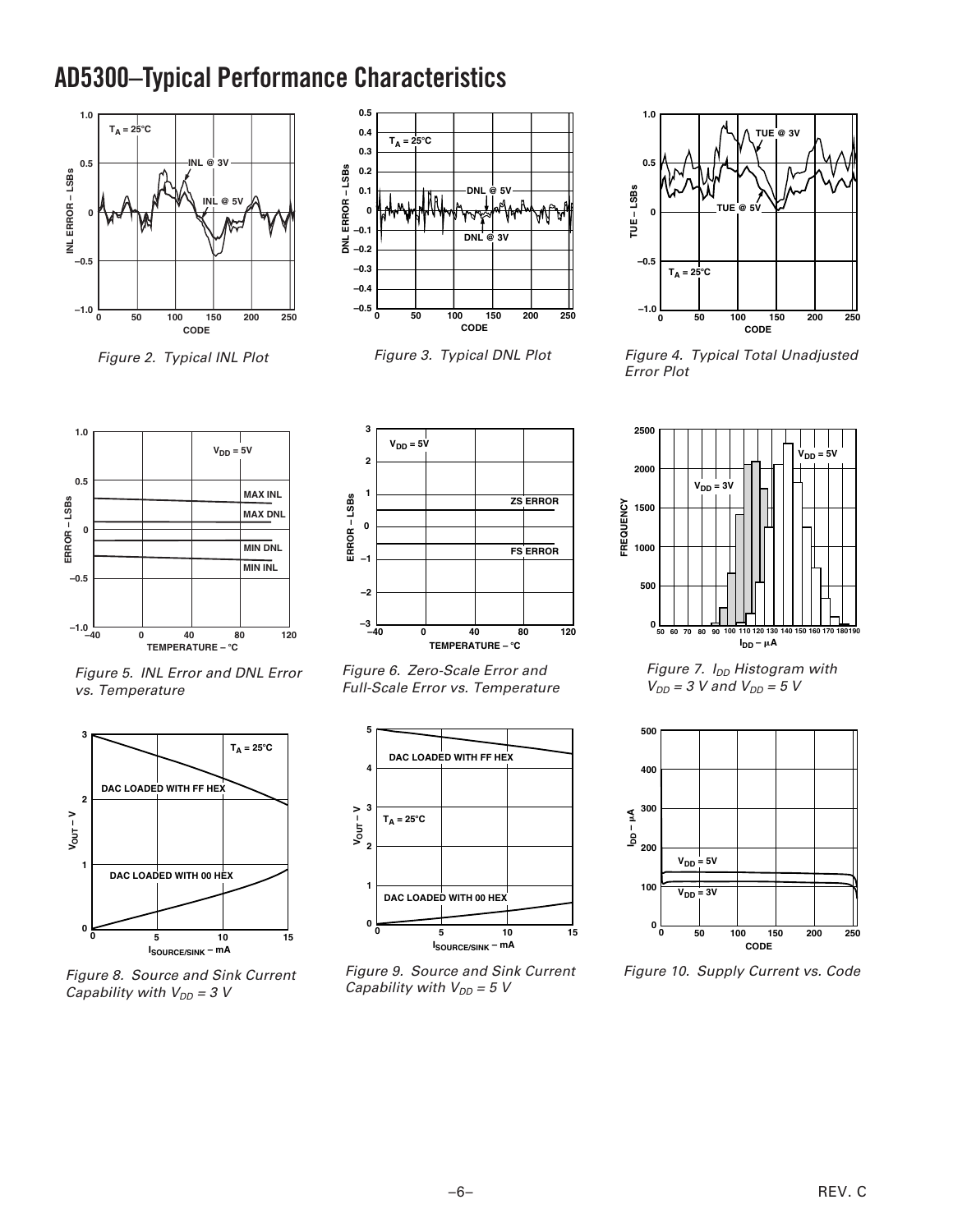

Figure 11. Supply Current vs. **Temperature** 



Figure 12. Supply Current vs. Supply Voltage



Figure 13. Power-Down Current vs. Supply Voltage







Figure 16. Half-Scale Settling Time



Figure 19. Digital-to-Analog Glitch Impulse





Figure 17. Power-On Reset to 0 V



Figure 15. Full-Scale Settling Time



Figure 18. Exiting Power-Down (7F Hex Loaded)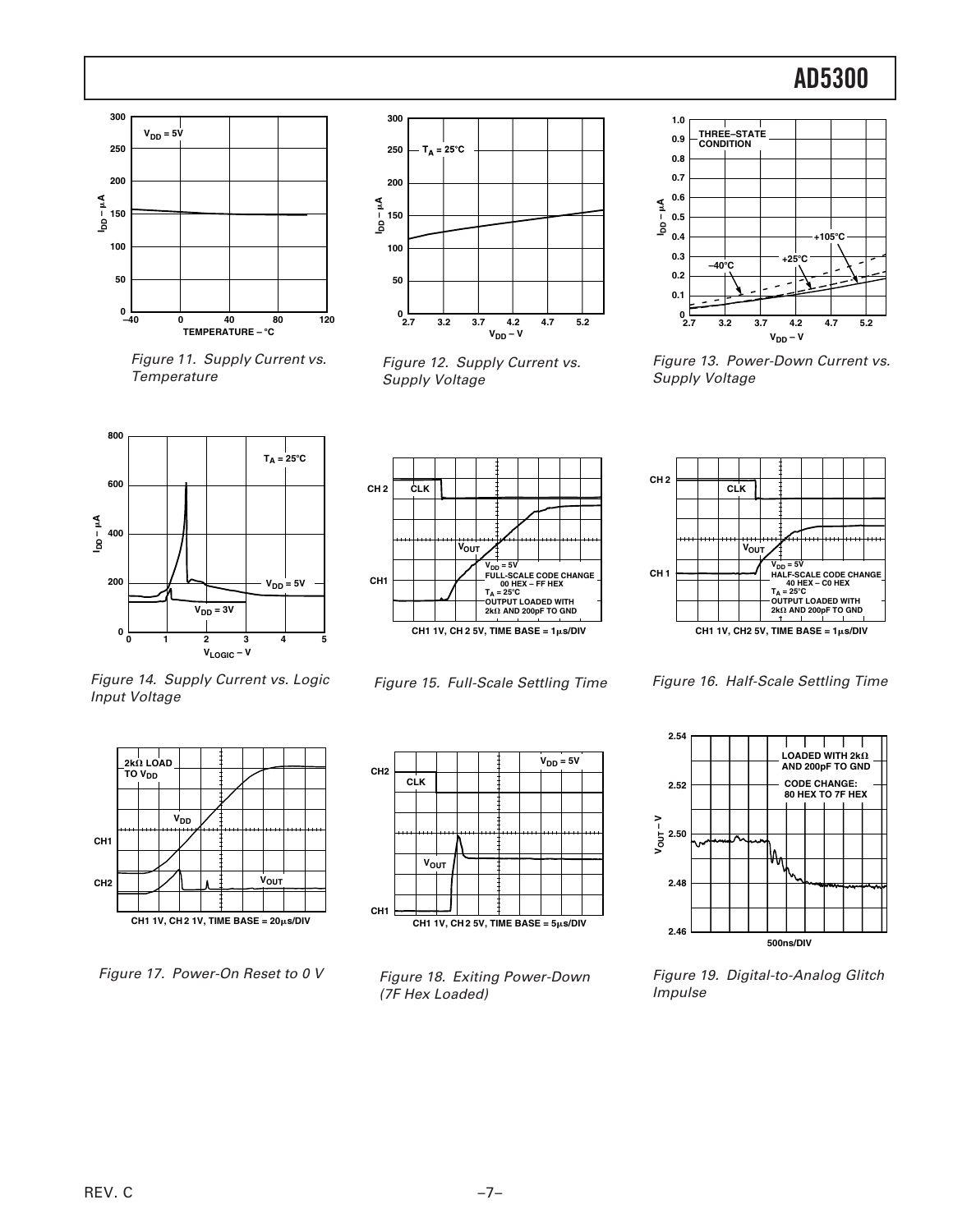## **GENERAL DESCRIPTION**

## **D/A Section**

The AD5300 DAC is fabricated on a CMOS process. The architecture consists of a string DAC followed by an output buffer amplifier. Since there is no reference input pin, the power supply  $(V_{DD})$  acts as the reference. Figure 20 shows a block diagram of the DAC architecture.



Figure 20. DAC Architecture

Since the input coding to the DAC is straight binary, the ideal output voltage is given by

$$
V_{OUT} = V_{DD} \times \left(\frac{D}{256}\right)
$$

where  $D =$  decimal equivalent of the binary code that is loaded to the DAC register; *D* can range from 0 to 255.

## **Resistor String**

The resistor string section is shown in Figure 21. It is simply a string of resistors, each of value R. The code loaded to the DAC register determines at which node on the string the voltage is tapped off to be fed into the output amplifier. The voltage is tapped off by closing one of the switches connecting the string to the amplifier. Because it is a string of resistors, it is guaranteed monotonic.



Figure 21. Resistor String

## **Output Amplifier**

The output buffer amplifier is capable of generating rail-to-rail voltages on its output, which gives an output range of 0 V to V<sub>DD</sub>. It is capable of driving a load of 2 kΩ in parallel with 1000 pF to GND. The source and sink capabilities of the output amplifier can be seen in Figures 8 and 9. The slew rate is  $1 \text{ V/}\mu\text{s}$ with a half-scale settling time of 4  $\mu$ s with the output loaded.

## **SERIAL INTERFACE**

The AD5300 has a 3-wire serial interface (*SYNC*, SCLK, and DIN), which is compatible with SPI, QSPI, and MICROWIRE interface standards as well as most DSPs. See Figure 1 for a timing diagram of a typical write sequence.

The write sequence begins by bringing the *SYNC* line low. Data from the DIN line is clocked into the 16-bit shift register on the falling edge of SCLK. The serial clock frequency can be as high as 30 MHz, making the AD5300 compatible with high speed DSPs. On the 16th falling clock edge, the last data bit is clocked in and the programmed function is executed (i.e., a change in DAC register contents and/or a change in the mode of operation). At this stage, the *SYNC* line may be kept low or be brought high. In either case, it must be brought high for a minimum of 33 ns ( $V_{DD}$  = 3.6 V to 5.5 V) or 50 ns ( $V_{DD}$  = 2.7 V to 3.6 V) before the next write sequence so that a falling edge of *SYNC* can initiate the next write sequence. Since the *SYNC* buffer draws more current when  $V_{IN} = 2.4$  V than it does when  $V_{IN} =$ 0.8 V, *SYNC* should be idled low between write sequences for even lower power operation of the part. As previously mentioned, however, it must be brought high again just before the next write sequence.

## **Input Shift Register**

The input shift register is 16 bits wide (see Figure 22). The first two bits are Don't Cares. The next two are control bits that control which mode of operation the part is in (normal mode or any one of three power-down modes). There is a more complete description of the various modes in the Power-Down Modes section. The next eight bits are the data bits. These are transferred to the DAC register on the 16th falling edge of SCLK. Finally, the last four bits are Don't Cares.



Figure 22. Input Register Contents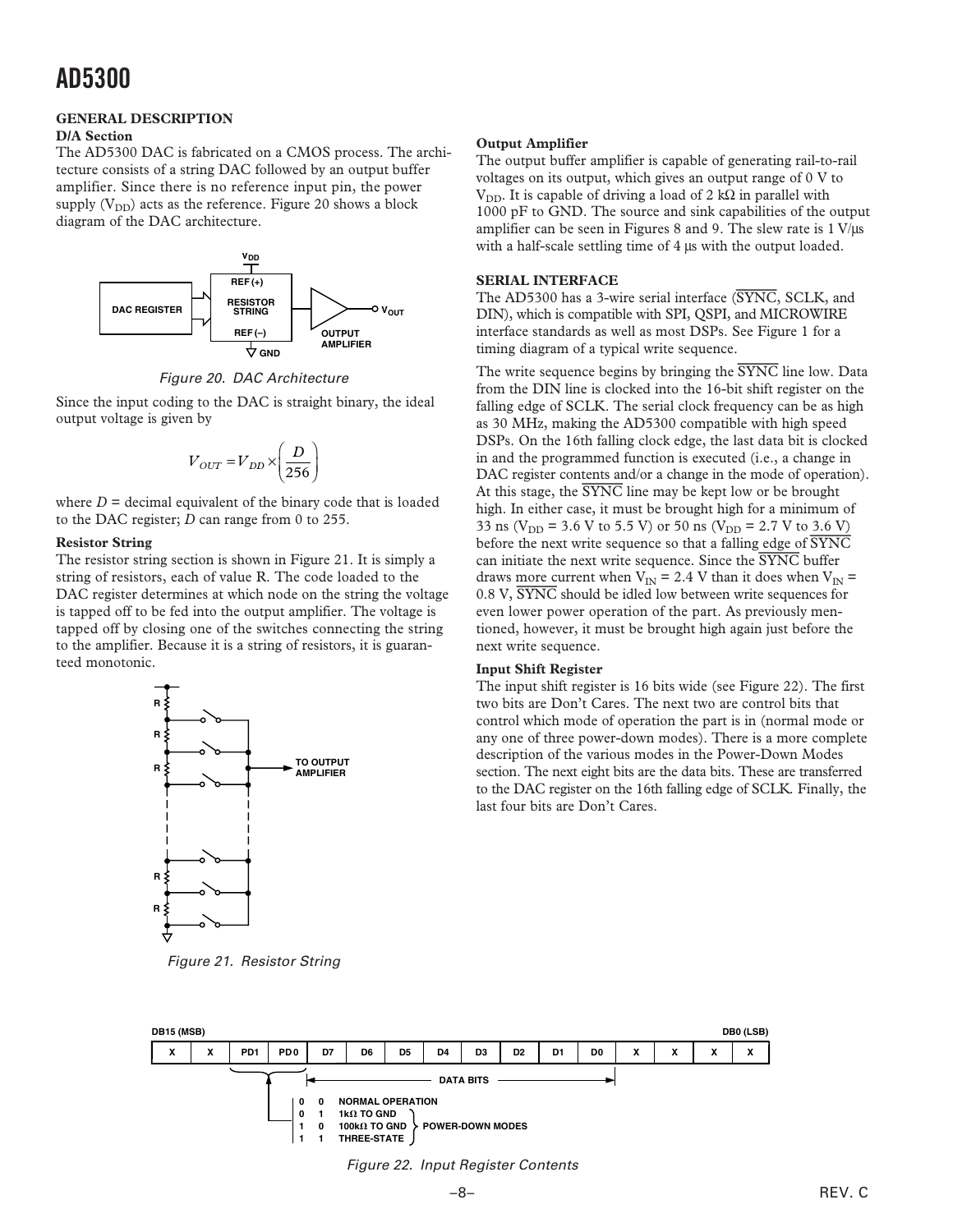



## **SYNC Interrupt**

In a normal write sequence, the *SYNC* line is kept low for at least 16 falling edges of SCLK and the DAC is updated on the 16th falling edge. However, if *SYNC* is brought high before the 16th falling edge, this acts as an interrupt to the write sequence. The shift register is reset and the write sequence is seen as invalid; neither an update of the DAC register contents or a change in the operating mode occurs—see Figure 23.

### **Power-On Reset**

The AD5300 contains a power-on reset circuit that controls the output voltage during power-up. The DAC register is filled with zeros and the output voltage is 0 V. It remains there until a valid write sequence is made to the DAC. This is useful in applications where it is important to know the state of the output of the DAC while it is in the process of powering up.

### **Power-Down Modes**

The AD5300 contains four separate modes of operation. These modes are software programmable by setting two bits (DB13 and DB12) in the control register. Table I shows how the state of the bits corresponds to the mode of operation of the device.

|  |  |  | Table I. Modes of Operation for the AD5300 |  |  |  |
|--|--|--|--------------------------------------------|--|--|--|
|--|--|--|--------------------------------------------|--|--|--|

| <b>DB13</b> | <b>DB12</b> | <b>Operating Mode</b> |
|-------------|-------------|-----------------------|
|             |             | Normal Operation      |
|             |             | Power-Down Modes      |
| $\Omega$    |             | 1 kQ to GND           |
|             |             | 100 kΩ to GND         |
|             |             | Three-State           |

When both bits are set to 0, the part works normally with its normal power consumption of 140 µA at 5 V. However, for the three power-down modes, the supply current falls to 200 nA at 5 V (50 nA at 3 V). Not only does the supply current fall but the output stage is also internally switched from the output of the amplifier to a resistor network of known values. This has an advantage: the output impedance of the part is known while the part is in power-down mode. There are three different options. The output is connected internally to GND through a 1 kΩ resistor or a 100 kΩ resistor, or it is left open-circuited (three-stated). The output stage is illustrated in Figure 24.



Figure 24. Output Stage During Power-Down

The bias generator, the output amplifier, the resistor string, and other associated linear circuitry are all shut down when the power-down mode is activated. However, the contents of the DAC register are unaffected when in power-down. The time to exit power-down is typically 2.5  $\mu$ s for V<sub>DD</sub> = 5 V and 5  $\mu$ s for  $V_{DD}$  = 3 V (see Figure 18).

## **MICROPROCESSOR INTERFACING**

#### **AD5300 to ADSP-2101/ADSP-2103 Interface**

Figure 25 shows a serial interface between the AD5300 and the ADSP-2101/ADSP-2103. The ADSP-2101/ADSP-2103 should be set up to operate in the SPORT transmit alternate framing mode. The ADSP-2101/ADSP-2103 SPORT is programmed through the SPORT control register and should be configured as follows: internal clock operation, active low framing, 16-bit word length. Transmission is initiated by writing a word to the Tx register after the SPORT has been enabled.



**\*ADDITIONAL PINS OMITTED FOR CLARITY**

Figure 25. AD5300 to ADSP-2101/ADSP-2103 Interface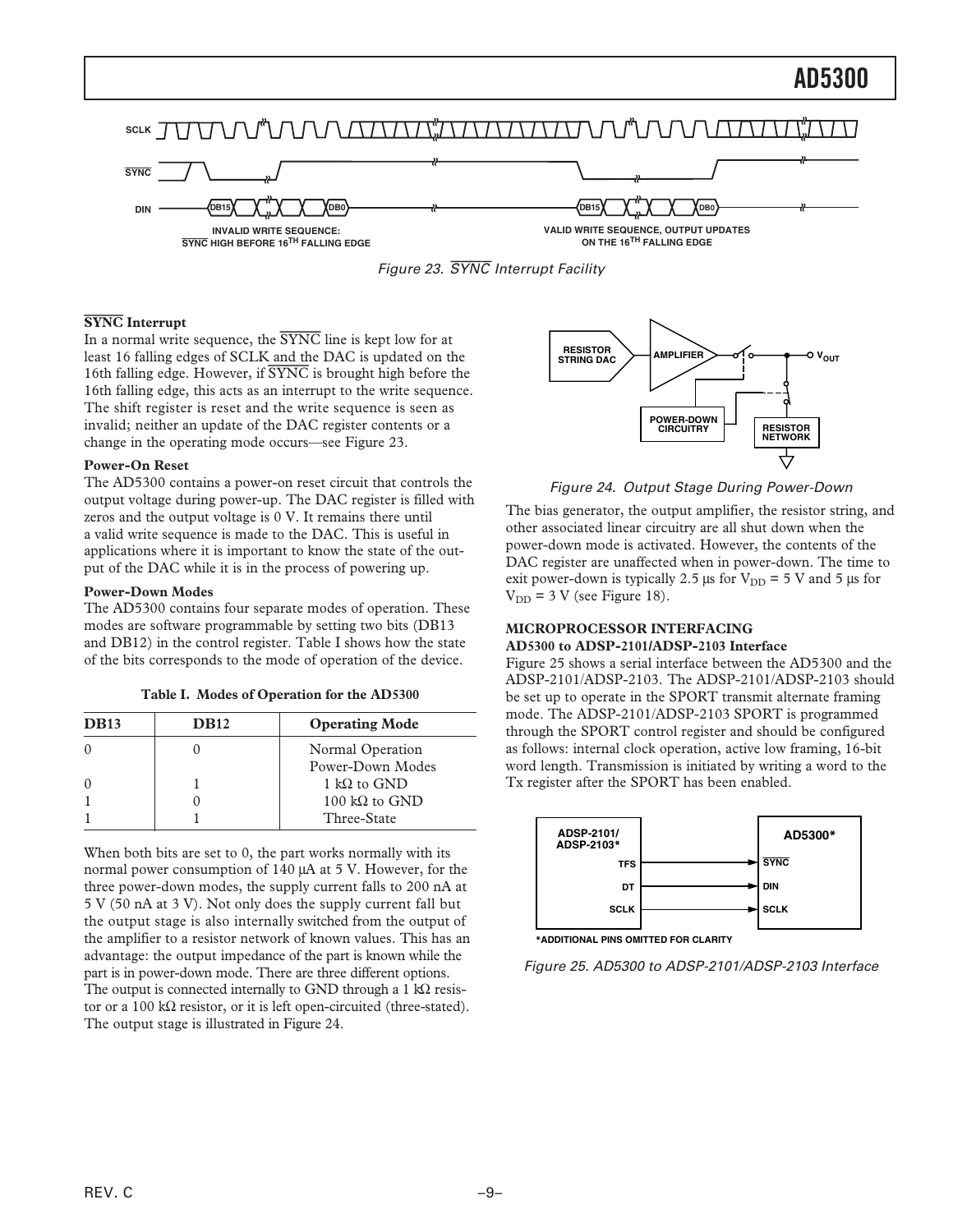## **AD5300 to 68HC11/68L11 Interface**

Figure 26 shows a serial interface between the AD5300 and the 68HC11/68L11 microcontroller. SCK of the 68HC11/68L11 drives the SCLK of the AD5300, while the MOSI output drives the serial data line of the DAC. The *SYNC* signal is derived from a port line (PC7). The setup conditions for correct operation of this interface are as follows: the 68HC11/68L11 should be configured so that its CPOL bit is a 0 and its CPHA bit is a 1. When data is being transmitted to the DAC, the *SYNC* line is taken low (PC7). When the 68HC11/68L11 is configured as above, data appearing on the MOSI output is valid on the falling edge of SCK. Serial data from the 68HC11/68L11 is transmitted in 8-bit bytes with only eight falling clock edges occurring in the transmit cycle. Data is transmitted MSB first. In order to load data to the AD5300, PC7 is left low after the first eight bits are transferred, and a second serial write operation is performed to the DAC and PC7 is taken high at the end of this procedure.



**\*ADDITIONAL PINS OMITTED FOR CLARITY**

Figure 26. AD5300 to 68HC11/68L11 Interface

## **AD5300 to 80C51/80L51 Interface**

Figure 27 shows a serial interface between the AD5300 and the 80C51/80L51 microcontroller. The setup for the interface is as follows: TXD of the 80C51/80L51 drives SCLK of the AD5300, while RXD drives the serial data line of the part. The *SYNC* signal is again derived from a bit programmable pin on the port. In this case, port line P3.3 is used. When data is to be transmitted to the AD5300, P3.3 is taken low. The 80C51/80L51 transmits data only in 8-bit bytes; thus, only eight falling clock edges occur in the transmit cycle. To load data to the DAC, P3.3 is left low after the first eight bits are transmitted, and a second write cycle is initiated to transmit the second byte of data. P3.3 is taken high following the completion of this cycle. The 80C51/80L51 outputs the serial data in a format that has the LSB first. The AD5300 requires its data with the MSB as the first bit received. The 80C51/80L51 transmit routine takes this into account.



**\*ADDITIONAL PINS OMITTED FOR CLARITY**

Figure 27. AD5300 to 80C51/80L51 Interface

## **AD5300 to MICROWIRE Interface**

Figure 28 shows an interface between the AD5300 and any MICROWIRE compatible device. Serial data is shifted out on the falling edge of the serial clock and is clocked into the AD5300 on the rising edge of the SK.



Figure 28. AD5300 to MICROWIRE Interface

## **APPLICATIONS**

## **Using REF19x as a Power Supply for AD5300**

Because the supply current required by the AD5300 is extremely low, an alternative option is to use a REF19x voltage reference (REF195 for 5 V or REF193 for 3 V) to supply the required voltage to the part—see Figure 29. This is especially useful if your power supply is quite noisy or if the system supply voltages are at some value other than 5 V or 3 V (e.g., 15 V). The REF19x will output a steady supply voltage for the AD5300. If the low dropout REF195 is used, the current it needs to supply to the AD5300 is 140 µA. This is with no load on the output of the DAC. When the DAC output is loaded, the REF195 also needs to supply the current to the load. The total current required (with a 5 kΩ load on the DAC output) is

$$
140 \mu A + (5 V/5 k\Omega) = 1.14 mA
$$

The load regulation of the REF195 is typically 2 ppm/mA, which results in an error of 2.3 ppm  $(11.5 \,\text{\ensuremath{\mu}V})$  for the 1.14 mA current drawn from it. This corresponds to a 0.0006 LSB error.



Figure 29. REF195 as Power Supply to AD5300

## **Bipolar Operation Using the AD5300**

The AD5300 has been designed for single-supply operation, but a bipolar output range is also possible using the circuit in Figure 30. The circuit in Figure 30 will give an output voltage range of  $\pm$ 5 V. Rail-to-rail operation at the amplifier output is achievable using an AD820 or an OP295 as the output amplifier.

The output voltage for any input code can be calculated as

$$
V_O = \left[ V_{DD} \times \left( \frac{D}{256} \right) \times \left( \frac{R1 + R2}{R1} \right) - V_{DD} \times \left( \frac{R2}{R1} \right) \right]
$$

where *D* represents the input code in decimal (0 to 255). With  $V_{DD}$  = 5 V,  $R1 = R2 = 10$  kΩ,

$$
V_O = \left(\frac{10 \times D}{256}\right) - 5V
$$

This is an output voltage range of  $\pm$ 5 V with 00 Hex corresponding to a –5 V output and FF Hex corresponding to a 5 V output.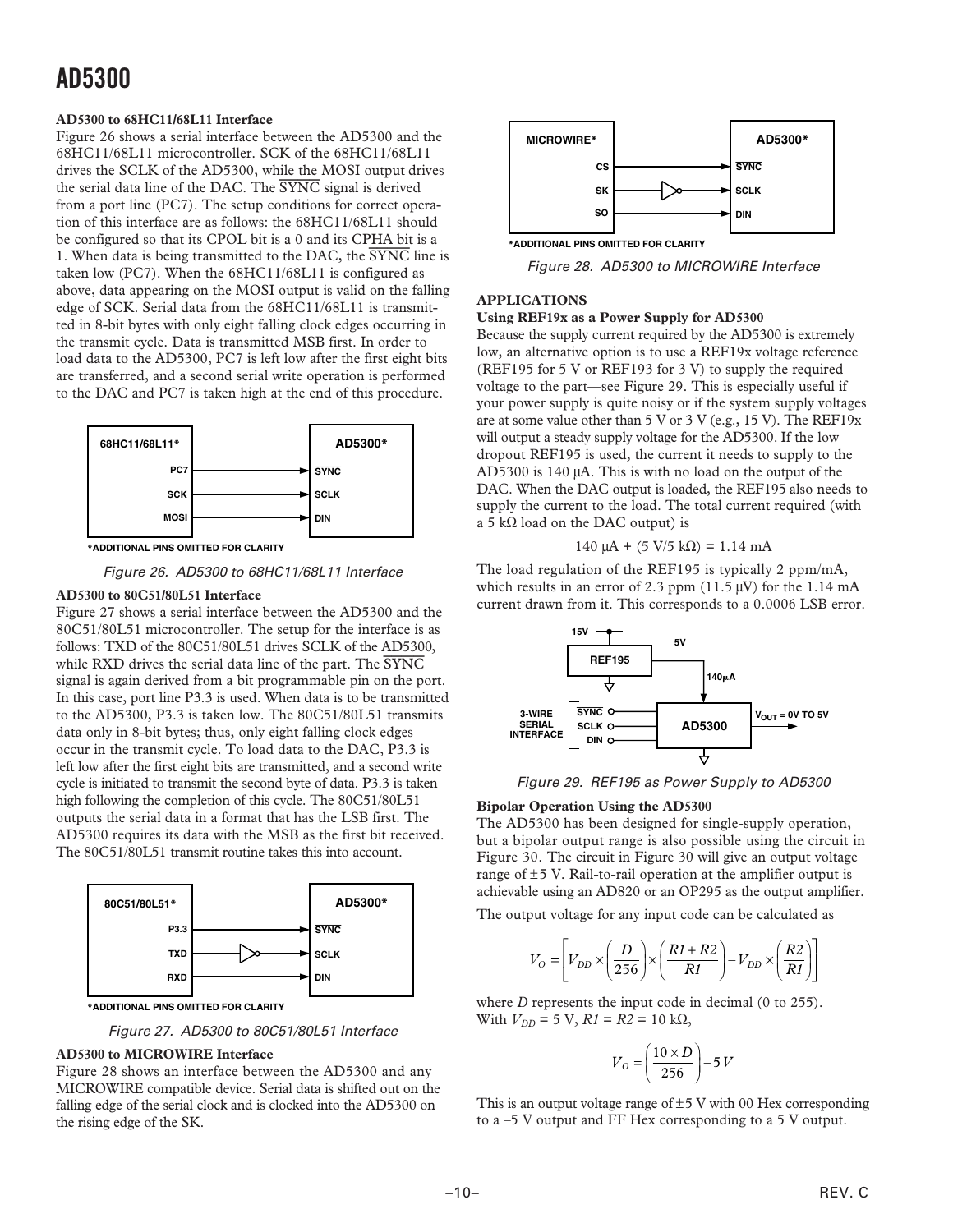

Figure 30. Bipolar Operation with the AD5300

**Two 8-Bit AD5300s Together Make One 15-Bit DAC**

By using the configuration in Figure 31, it can be seen that one 15-bit DAC can be made with two 8-bit AD5300s. Because of the low supply current the AD5300 requires, the output of one DAC may be directed into the supply pin of the second DAC. The first DAC has no problem sourcing the required 140  $\mu$ A of current for the second DAC.

Since the AD5300 works on any supply voltage between 2.5 V and 5.5 V, the output of the first DAC can be anywhere above 2.5 V. For a  $V_{DD}$  of 5 V, this allows the first DAC to use half of its output range (2.5 V to 5 V), which gives 7-bit resolution on the output voltage. This output then becomes the supply and reference for the second DAC. The second DAC has 8-bit resolution on the output range, which gives an overall resolution for the system of 15 bits.

A level-shifter is required to ensure that the logic input voltages do not exceed the supply voltage of the part. The microcontroller outputs 5 V signals, which need to be level shifted down to 2.5 V in the case of the second DAC having a supply of only 2.5 V.





## **Using AD5300 with an Opto-Isolated Interface**

In process-control applications in industrial environments, it is often necessary to use an opto-isolated interface to protect and isolate the controlling circuitry from any hazardous commonmode voltages that may occur in the area where the DAC is functioning. Opto-isolators provide isolation in excess of 3 kV. Because the AD5300 uses a 3-wire serial logic interface, it requires only three opto-isolators to provide the required isolation (see Figure 32). The power supply to the part also needs to be isolated. This is done by using a transformer. On the DAC side of the transformer, a 5 V regulator provides the 5 V supply required for the AD5300.



Figure 32. AD5300 with an Opto-Isolated Interface

## **Power Supply Bypassing and Grounding**

When accuracy is important in a circuit, it is helpful to carefully consider the power supply and ground return layout on the board. The printed circuit board containing the AD5300 should have separate analog and digital sections, each having its own area of the board. If the AD5300 is in a system where other devices require an AGND to DGND connection, the connection should be made at one point only. This ground point should be as close as possible to the AD5300.

The power supply to the AD5300 should be bypassed with 10 µF and 0.1 µF capacitors. The capacitors should be physically as close as possible to the device with the 0.1 µF capacitor ideally right up against the device. The 10 µF capacitors are the tantalum bead type. It is important that the  $0.1 \mu$ F capacitor has low effective series resistance (ESR) and effective series inductance (ESI), e.g., common ceramic types of capacitors. This 0.1 µF capacitor provides a low impedance path to ground for high frequencies caused by transient currents due to internal logic switching.

The power supply line itself should have as large a trace as possible to provide a low impedance path and reduce glitch effects on the supply line. Clocks and other fast switching digital signals should be shielded from other parts of the board by digital ground. Avoid crossover of digital and analog signals if possible. When traces cross on opposite sides of the board, ensure that they run at right angles to each other to reduce feedthrough effects through the board. The best board layout technique is the microstrip technique where the component side of the board is dedicated to the ground plane only and the signal traces are placed on the solder side. However, this is not always possible with a 2-layer board.